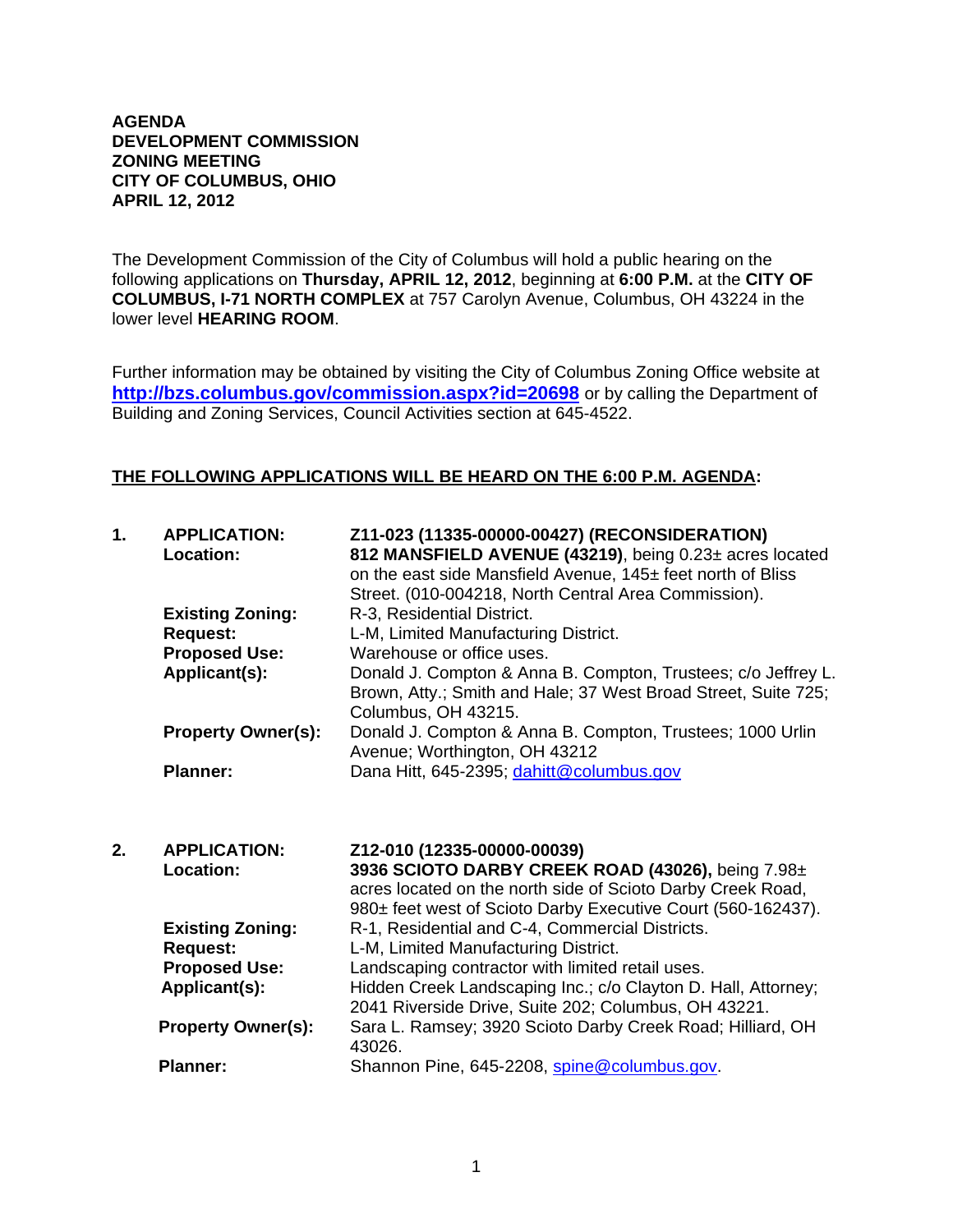| 3. | <b>APPLICATION:</b><br>Location:<br><b>Existing Zoning:</b><br><b>Request:</b><br><b>Proposed Use:</b><br>Applicant(s): | Z12-007 (ACCELA # 12335-00000-00036)<br>5287 AVERY ROAD (43002), being 13.1± acres located on the<br>west side of Avery Road, 1930± feet south of Rings Road. (010-<br>279301).<br>R, Rural District.<br>L-ARLD, Limited Apartment Residential District<br>Multi-unit dwellings.<br>Colonial American Development Corporation c/o Jeffrey L.<br>Brown, Smith & Hale; 37 West Broad Street, Suite 725;<br>Columbus, Ohio 43215. |
|----|-------------------------------------------------------------------------------------------------------------------------|--------------------------------------------------------------------------------------------------------------------------------------------------------------------------------------------------------------------------------------------------------------------------------------------------------------------------------------------------------------------------------------------------------------------------------|
|    | <b>Property Owner(s):</b>                                                                                               | Angelo J. Dallas Trust, FBO Marghrita (Dallas) Hennon; 3297<br>McKinley Ave; Columbus, Ohio 43204.                                                                                                                                                                                                                                                                                                                             |
|    | <b>Planner:</b>                                                                                                         | Dana Hitt; 645-2395; dahitt@columbus.gov.                                                                                                                                                                                                                                                                                                                                                                                      |
| 4. | <b>APPLICATION:</b><br>Location:                                                                                        | Z12-014 (12335-00000-00111)<br>880 GREENLAWN AVENUE (43223), being 4.9± acres located<br>at the northeast corner of Greenlawn Avenue and Greenfield<br>Drive (010-126651; Franklinton Area Commission).                                                                                                                                                                                                                        |
|    | <b>Existing Zoning:</b><br><b>Request:</b>                                                                              | AR-3, Apartment Residential, and R, Rural Districts.<br>CPD, Commercial Planned Development District.                                                                                                                                                                                                                                                                                                                          |
|    | <b>Proposed Use:</b><br>Applicant(s):                                                                                   | Expansion of existing hospital.<br>Ohio Hospital for Psychiatry LLC; c/o Jackson B. Reynolds, III,<br>Atty.; Smith and Hale LLC; 37 West Broad Street, Suite 725;<br>Columbus, Ohio 43215.                                                                                                                                                                                                                                     |
|    | <b>Property Owner(s):</b>                                                                                               | Ohio Hospital for Psychiatry LLC; 880 Greenlawn Avenue;<br>Columbus, OH 43223 and Columbus Metropolitan Housing<br>Authority; 800 East Eleventh Avenue; Columbus, OH 43211.                                                                                                                                                                                                                                                    |
|    | <b>Planner:</b>                                                                                                         | Shannon Pine, 645-2208, spine@columbus.gov.                                                                                                                                                                                                                                                                                                                                                                                    |
| 5. | <b>APPLICATION:</b><br>Location:                                                                                        | Z12-005 (ACCELA # 12335-00000-00004)<br>7520 SANCUS BOULEVARD (43213), being 10.2± acres<br>located on the east side of Sancus Boulevard, 225± feet south of<br>Worthington Woods Boulevard. (610-280547).                                                                                                                                                                                                                     |
|    | <b>Existing Zoning:</b><br><b>Request:</b>                                                                              | L-AR-12, Limited Apartment District.<br>L-AR-12, Limited Apartment District.                                                                                                                                                                                                                                                                                                                                                   |
|    | <b>Proposed Use:</b><br>Applicant(s):                                                                                   | Multi-unit dwellings.<br>The Traditions at Worthington Woods, LLC c/o Jeffrey L. Brown,<br>Atty.; Smith and Hale; 37 West Broad Street, Suite 725;<br>Columbus, OH 43215.                                                                                                                                                                                                                                                      |
|    | <b>Property Owner(s):</b>                                                                                               | The Traditions at Worthington Woods, LLC; 470 Olde<br>Worthington Road,; Suite 100; Worthington, Ohio 43082.                                                                                                                                                                                                                                                                                                                   |
|    | <b>Planner:</b>                                                                                                         | Dana Hitt; 645-2395; dahitt@columbus.gov.                                                                                                                                                                                                                                                                                                                                                                                      |